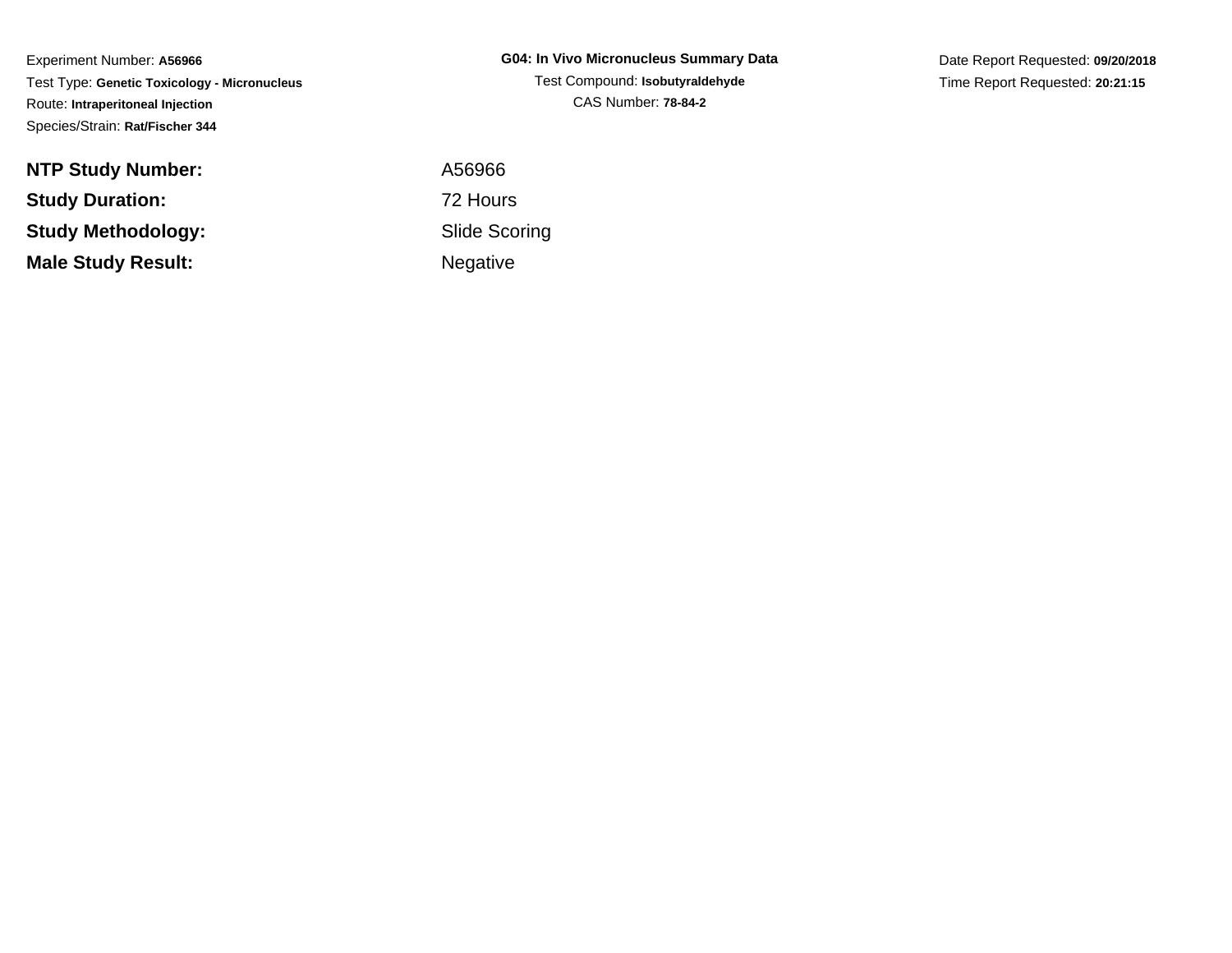Experiment Number: **A56966**

Test Type: **Genetic Toxicology - Micronucleus**

Route: **Intraperitoneal Injection**

Species/Strain: **Rat/Fischer 344**

| Tissue: Bone marrow; Sex: Male; Number of Treatments: 3; Time interval between final treatment and cell sampling: 24 h |   |                  |             |                   |  |
|------------------------------------------------------------------------------------------------------------------------|---|------------------|-------------|-------------------|--|
| <b>MN PCE/1000</b>                                                                                                     |   |                  |             | $%$ PCE           |  |
| Dose (mg/kg)                                                                                                           | N | Mean $\pm$ SEM   | p-Value     | Mean $\pm$ SEM    |  |
| Vehicle Control <sup>1</sup>                                                                                           | 5 | $1.20 \pm 0.25$  |             | $46.40 \pm 3.58$  |  |
| 312.5                                                                                                                  | 5 | $1.10 \pm 0.33$  | 0.5826      | $42.90 \pm 2.94$  |  |
| 625.0                                                                                                                  | 5 | $0.90 \pm 0.43$  | 0.7438      | $32.00 \pm 2.81$  |  |
| 1250.0                                                                                                                 | 4 | $1.25 \pm 0.52$  | 0.4620      | $26.50 \pm 10.93$ |  |
| Trend p-Value                                                                                                          |   | 0.4790           |             |                   |  |
| Positive Control <sup>2</sup>                                                                                          | 5 | $42.58 \pm 4.53$ | $< 0.001$ * | $8.30 \pm 5.27$   |  |
| <b>Trial Summary: Negative</b>                                                                                         |   |                  |             |                   |  |